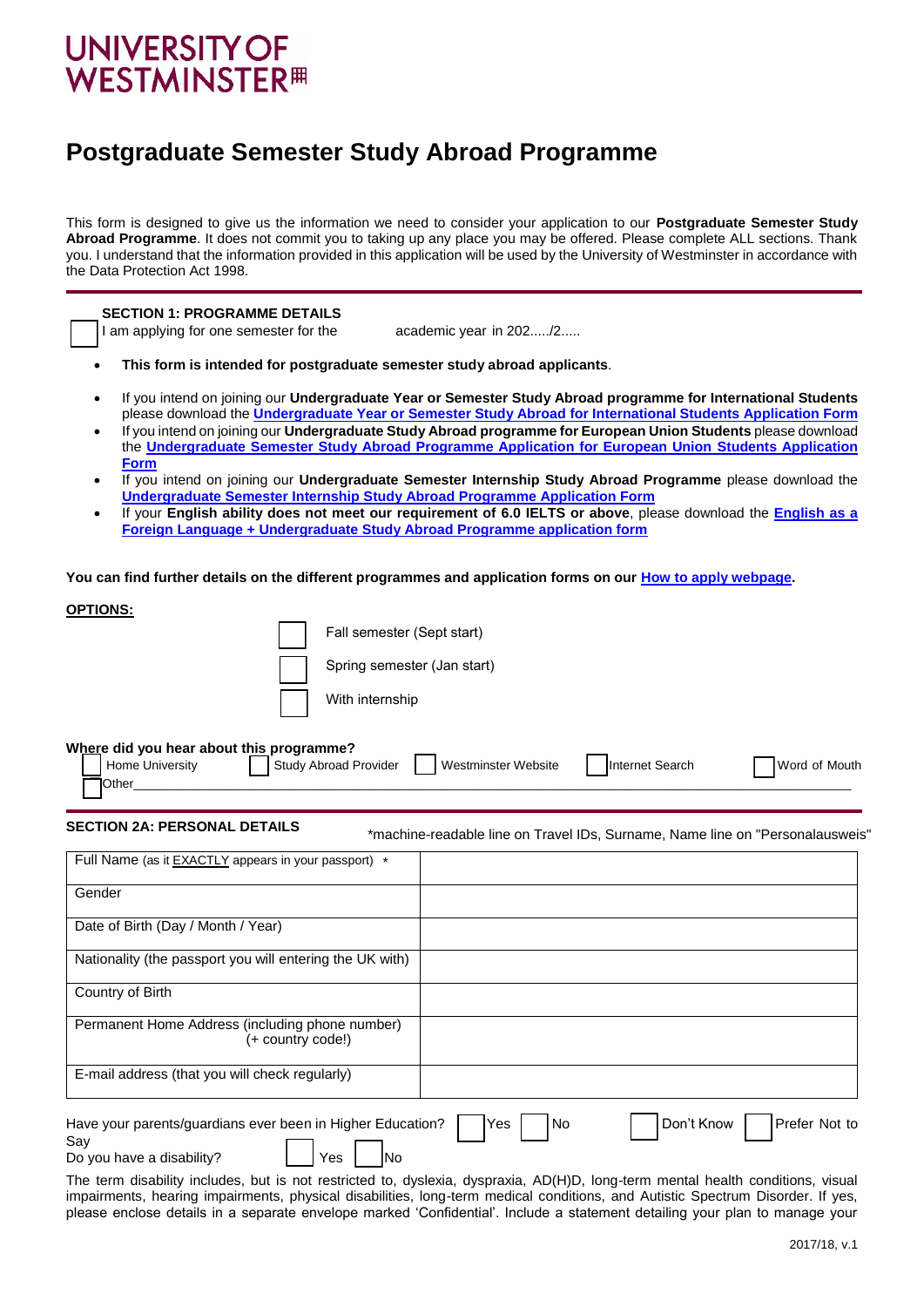disability whilst abroad. Also include a recent relevant report from your doctor and information on any special needs arising from your disability. All supporting medical documentation supplied to the University of Westminster must be in English

#### **SECTION 2B: NEXT OF KIN DETAILS**

| Name of Next of Kin (who do we<br>contact in an emergency) |                                                                            |
|------------------------------------------------------------|----------------------------------------------------------------------------|
| Relationship                                               | Sibling<br>Friend <sup>1</sup><br>Spouse<br>Parent<br>Grandparent<br>Other |
| Address                                                    | Same as above or                                                           |
| Email                                                      |                                                                            |
| Telephone<br>(+ country code!)                             |                                                                            |

#### **SECTION 3: CURRENT EDUCATIONAL DETAILS**

| Home College or University                                                  |                                                                                     |
|-----------------------------------------------------------------------------|-------------------------------------------------------------------------------------|
| Exact Name of Degree Programme (e.g. BA Economics)                          |                                                                                     |
| Total Length of Degree Programme (e.g. 4 years)                             |                                                                                     |
| Expected Month and Year of Graduation                                       |                                                                                     |
| Year of study while abroad                                                  |                                                                                     |
| Semester of study while abroad                                              |                                                                                     |
| Classes you are currently taking which are not listed<br>on your transcript |                                                                                     |
| Is English Your First Language?                                             | if no, please state how long you've been formally<br>Yes<br>Nol<br>studying English |

**If English is not your first language you will be required to provide proof of your English Language Level, equivalent to IELTS 6.5. For more information, see ou[r English Language Requirements webpage.](http://www.westminster.ac.uk/english-language-requirements)**

#### **SECTION 4: MODULE CHOICES**

**Please read and acknowledge the following information before selecting your modules:**

- You are choosing the **Postgraduate Semester Study Abroad Programme**, therefore you are able to study a maximum of 3 modules for one semester.
- With permission from your Home University you would be welcome to choose modules from ou[r Undergraduate Study Abroad](http://www.westminster.ac.uk/undergraduate-study-abroad) [programme.](http://www.westminster.ac.uk/undergraduate-study-abroad)
- Please remember that if you do not provide us with a complete module choice form this will delay the process of you being fully registered on modules prior to your arrival.
- **Please note**, we cannot accept any further module change requests prior to arrival. Should you need to, you will have an opportunity to make changes to your module registrations once you arrive, subject to module availability so please ensure you select your module choices carefully and ensure that they have been approved for credit transfer by your home university or college.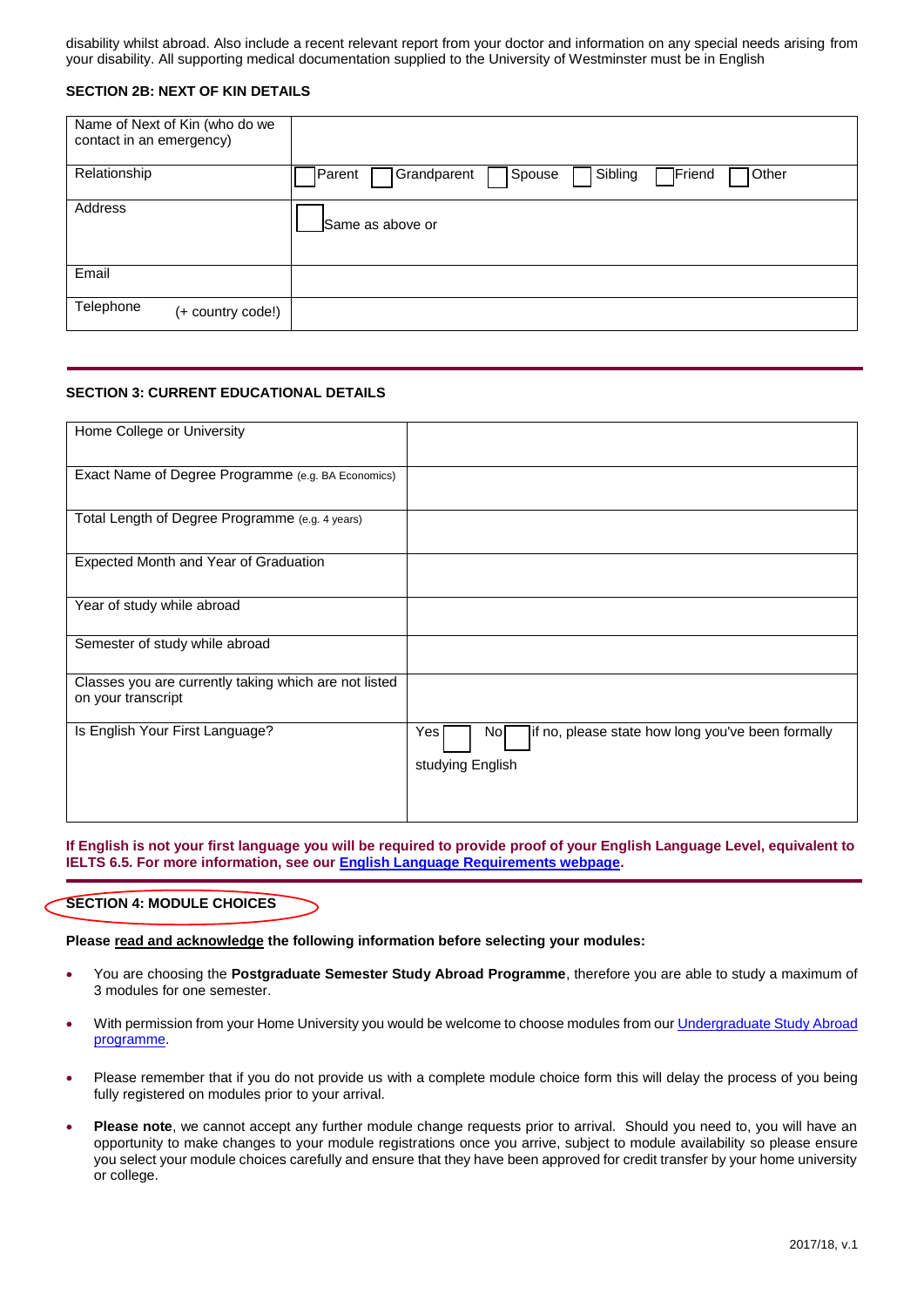- Please be aware that it is not possible to choose specific day or time slots for modules as these will be allocated automatically by the timetabling system. Teaching takes place at the University of Westminster from Monday to Friday between 9 am to 9 pm.
- For practical modules at Westminster School of Media, Arts and Design (and some Architecture modules), evidence of capability in each discipline you are interested in - as demonstrated through a portfolio - is an important component of the admissions process and this must be submitted at the time of application. Guidance on portfolios can be found in ou[r Study](http://www.westminster.ac.uk/study-abroad-mad-portfolios) [Abroad Media, Arts and Design portfolio guidance \(PDF\)](http://www.westminster.ac.uk/study-abroad-mad-portfolios)
- Students are restricted to taking a maximum of 1 practical class in each semester of study from Westminster School of Media, Arts and Design.

#### **How to Select your Modules:**

 Please enter your **top 3 choices in boxes 1, 2 and 3 in order of preference**. Please then also list **3 alternative choices in boxes 4, 5 and 6**. These will be used in case we are unable to register you on your top choices, due to timetable clashes etc.

For students wishing to take an internship as part of the programme you must select the module **5BUSS005X Professional and Personal Skills Development** (please note this is an undergraduate module). Please put this module in box 1. You will then take 2 other modules for the semester. The internship module is an assessed classroom based module with 14 hours worked with a London based company.

- Please also complete the internship fields section below. You will be required to work 14 hours per week as well as undertake your studies. The internship runs for the length of one academic semester and you will be required to undertake your internship for the duration of your studies
- Please remember you must submit a portfolio for any class that indicates this in the module catalogue at the same time as your application.

#### ⃞ **By ticking this box you acknowledge that you have read the rules governing regarding module selection.**

|                | <b>Module Code</b> | <b>Module Title</b> | For Office Use Only |
|----------------|--------------------|---------------------|---------------------|
|                |                    |                     |                     |
| $\overline{2}$ |                    |                     |                     |
| 3              |                    |                     |                     |
|                |                    |                     |                     |
| 5              |                    |                     |                     |
| 6              |                    |                     |                     |

**Any additional comments that the Education Abroad Team should be aware of regarding your module choices:** 

**Do you wish to apply for a place in University of Westminster Halls of Residence?** 

2017/18, v.1

#### **FOR OFFICE USE ONLY:**

**SECTION 5: HALLS OF RESIDENCE**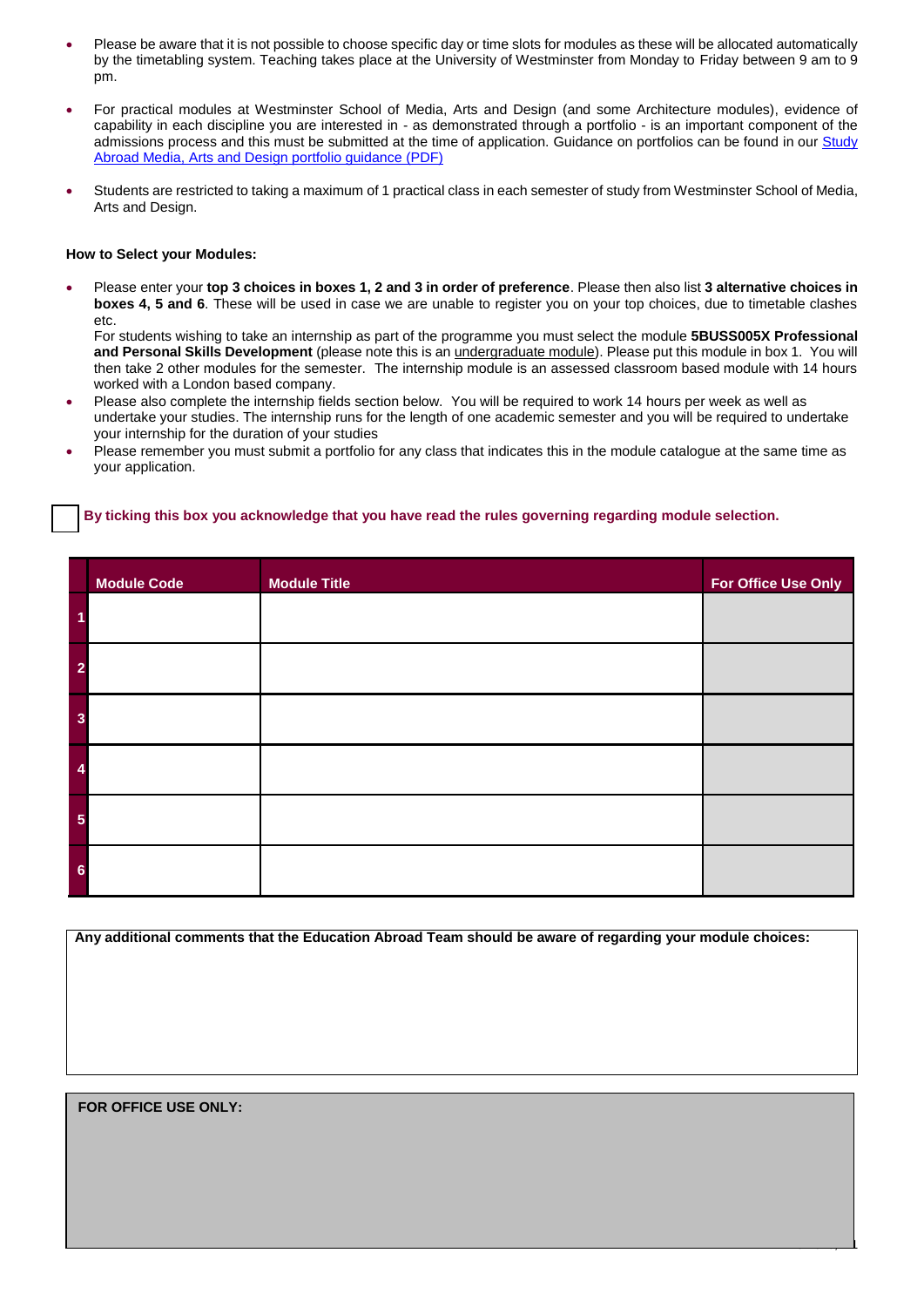#### **SECTION 5: INTERNSHIP**

#### **THIS SECTION IS ONLY FOR THOSE WHO HAVE SELECTED TO UNDERTAKE AN INTERNSHIP**

**Please choose your internship preferences based on the:** 

- **1. Role** you would like to do **(please provide 2 selections in order of preference).**
- **2. Industry Field** you would like to be in **(please provide 3 selections in order of preference).**

The Business Experience Team (BET) will match your profile of skills and interests to suitable organisations offering internships based on the role and industry field specified by you below. Please bear in mind that as the internship process is extremely competitive, if we are unable to provide you with an internship in your first role choice, we will match you to an internship role in your second choice.

Please ensure you provide a brief explanation as to why you are interested in this particular internship role and industry. Do not write more than 2-3 sentences, as your candidate profile, cover letter and CV will elaborate more on your work/ voluntary experience, skills and achievements, education and future career goals. These documents will be used to match your profile of skills and achievements to a suitable internship opportunity and will be forwarded to the relevant organisations you have been matched with. **More details on how to write your** *Curriculum Vitae* **(CV), Cover Letter and Candidate Profile can be found onlin[e here.](https://www.westminster.ac.uk/international/study-abroad/undergraduate-semester-internship-study-abroad-programme/explore-your-internship) Please ensure you include all of these with your application.** 

**By selecting to undertake an internship you are consenting to have this information shared with these organisations.**

| <b>Internship Role</b> | <b>Select</b><br>vour $1^{st}$ &<br>2 <sup>nd</sup> choice | Please explain in 2-3 sentences, relating to your work experience, skills,<br>education and future career goals why would you like to work in this<br>particular internship role. |  |  |
|------------------------|------------------------------------------------------------|-----------------------------------------------------------------------------------------------------------------------------------------------------------------------------------|--|--|
|                        |                                                            | am majoring in Business Management and would like to gain more experience                                                                                                         |  |  |
| <b>Events</b>          |                                                            | in events organisation. I have been volunteering at a local charity assisting in                                                                                                  |  |  |
|                        |                                                            | coordinating their fundraising and networking events.                                                                                                                             |  |  |
|                        |                                                            | I would like to gain experience in operational roles, to learn more about how                                                                                                     |  |  |
| <b>Operations</b>      | $\mathfrak{p}$                                             | businesses operate. I have successfully completed relevant modules, such as                                                                                                       |  |  |
|                        |                                                            | Analysing and Managing Information (achieved 70 %) or Business Decision                                                                                                           |  |  |
|                        |                                                            | Making (overall grade 65 %).                                                                                                                                                      |  |  |

**Please see an example of how to complete the Internship Role Form below:**

#### **Please select the appropriate Internship Role in your desirable order of preference.**

| <b>Internship Role</b>     | <b>Select</b><br>your 1 <sup>st</sup> &<br>$2nd$ choice | Please explain in 2-3 sentences, relating to your work experience, skills,<br>education and future career goals why would you like to work in this<br>particular internship role. |
|----------------------------|---------------------------------------------------------|-----------------------------------------------------------------------------------------------------------------------------------------------------------------------------------|
| <b>Administration</b>      |                                                         |                                                                                                                                                                                   |
| <b>Buying</b>              |                                                         |                                                                                                                                                                                   |
| <b>Events</b>              |                                                         |                                                                                                                                                                                   |
| <b>Finance/ Accounting</b> |                                                         |                                                                                                                                                                                   |
| <b>General Business</b>    |                                                         |                                                                                                                                                                                   |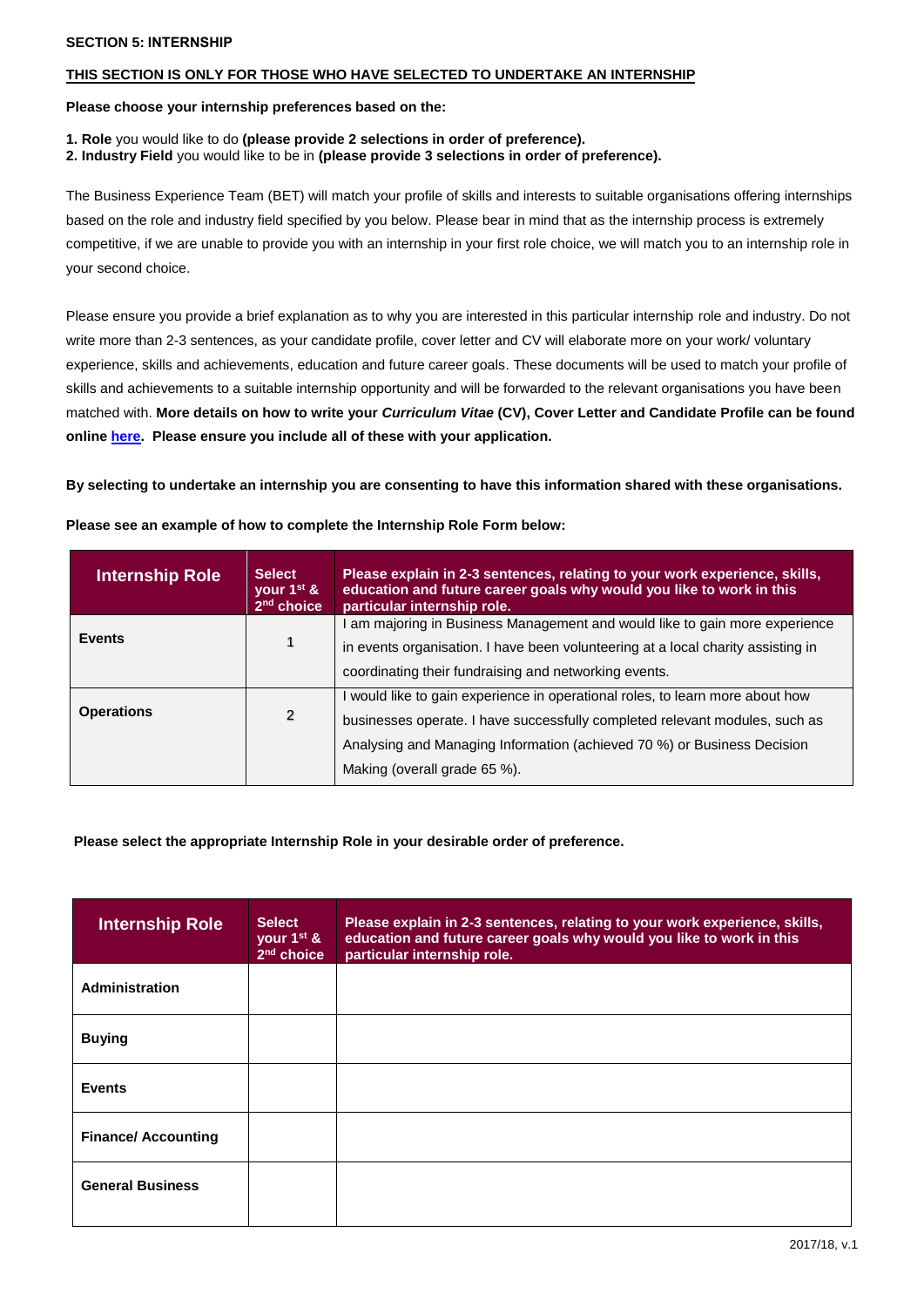| <b>HR</b>                 |  |
|---------------------------|--|
| Journalism                |  |
| <b>Marketing</b>          |  |
| Other                     |  |
| <b>Operations</b>         |  |
| <b>Project Management</b> |  |
| <b>PR</b>                 |  |
| <b>Publishing</b>         |  |
| <b>Sales</b>              |  |

 **Please see an example of how to complete the Internship Industry Field Form below:**

| Select 3<br><b>Internship Industry</b><br>sectors by<br>Field<br>writing 'X' in<br>order of<br>preference |   | Please explain in 2-3 sentences, relating to your work experience, skills,<br>education and future career why would you like to work in this particular<br>internship industry. |  |  |  |
|-----------------------------------------------------------------------------------------------------------|---|---------------------------------------------------------------------------------------------------------------------------------------------------------------------------------|--|--|--|
| <b>Charities, NGOs &amp; Non-</b><br>2                                                                    |   | I find it rewarding to work in the charity industry and I understand their working                                                                                              |  |  |  |
| profit                                                                                                    |   | culture very well. In the future I would like to run my own charity. I am                                                                                                       |  |  |  |
|                                                                                                           |   | passionate about empowering young people to do the best in their careers.                                                                                                       |  |  |  |
|                                                                                                           |   | I am interested in Events management. At my current University I have been                                                                                                      |  |  |  |
| <b>Hospitality &amp; Tourism</b>                                                                          |   | running the Business Society, organising successful social gatherings such as                                                                                                   |  |  |  |
|                                                                                                           |   | salsa nights or cinema trips.                                                                                                                                                   |  |  |  |
|                                                                                                           |   | I would like to do an internship at an organisation that helps and supports local                                                                                               |  |  |  |
| <b>Environment</b>                                                                                        | 3 | communities through a variety of projects. After graduation I am planning on                                                                                                    |  |  |  |
|                                                                                                           |   | travelling around Asia to do a number of volunteering projects.                                                                                                                 |  |  |  |

 **Please select the Internship Industry Field Form in your desirable order of preference.**

| <b>Internship industry</b><br>field    | Select no<br>more than 3<br>sectors in<br>order of<br>preference | Please explain in 2-3 sentences, relating to your work experience, skills,<br>education and future career why would you like to work in this particular<br>internship industry. |
|----------------------------------------|------------------------------------------------------------------|---------------------------------------------------------------------------------------------------------------------------------------------------------------------------------|
| Art/Design                             |                                                                  |                                                                                                                                                                                 |
| <b>Charities/ NGOs/ Non-</b><br>profit |                                                                  |                                                                                                                                                                                 |
| <b>Education</b>                       |                                                                  |                                                                                                                                                                                 |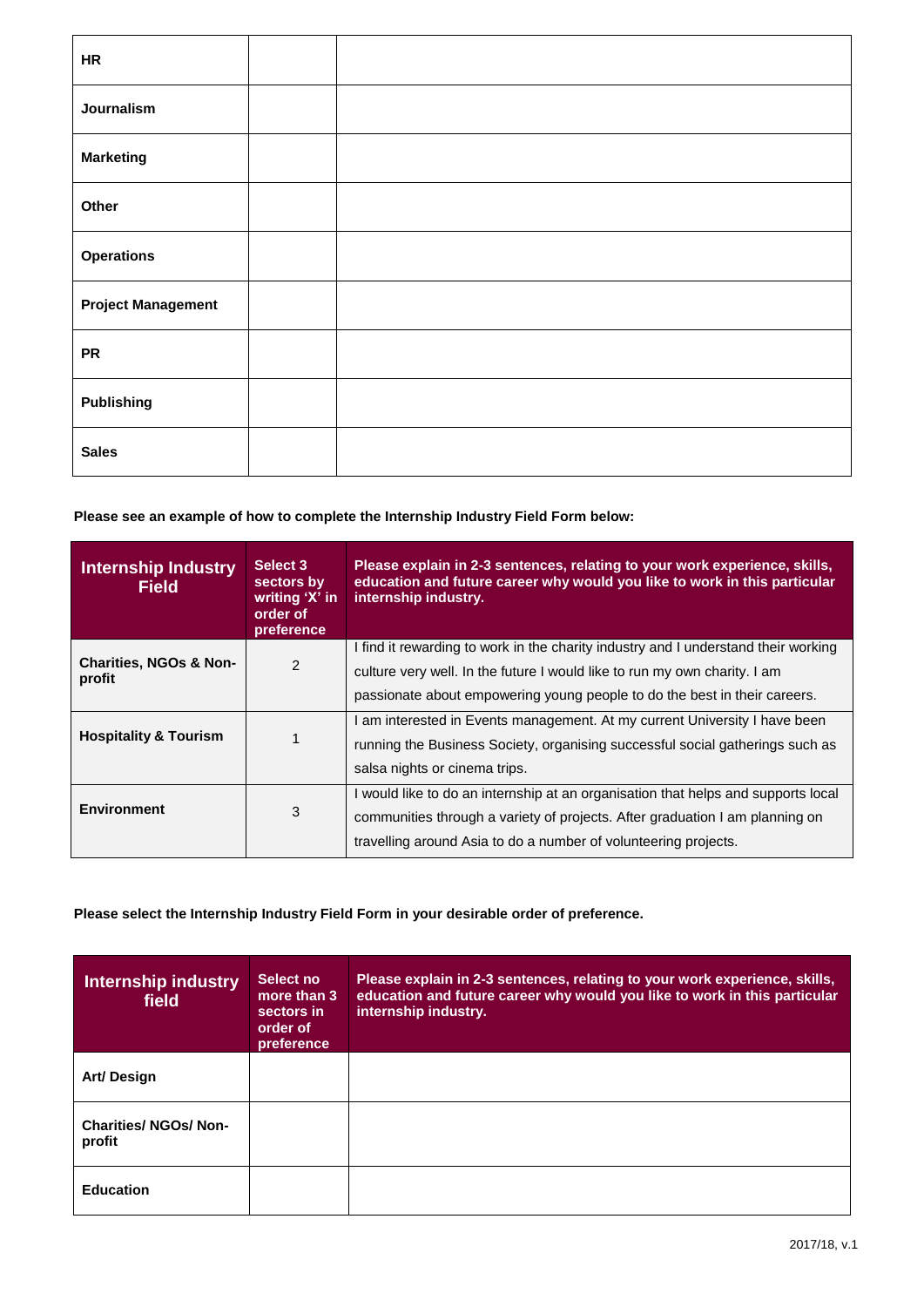| <b>Environment</b>                  |  |  |
|-------------------------------------|--|--|
| Fashion                             |  |  |
| <b>Government/ Politics</b>         |  |  |
| Healthcare                          |  |  |
| <b>Hospitality/ Tourism</b>         |  |  |
| <b>Information Technology</b>       |  |  |
| Law                                 |  |  |
| <b>Media</b>                        |  |  |
| <b>Mental Health/</b><br>Psychology |  |  |
| <b>Property/ Construction</b>       |  |  |
| <b>Sports</b>                       |  |  |

### **SECTION 6: UNIVERSITY ACCOMMODATION FOR STUDY ABROAD STUDENTS**

#### **Do you wish to apply for a place in University of Westminster Accommodation?**

⃞ **Yes** - *please read and complete the rest of Section 6*

 **No** - *skip ahead to Section* 7

### **If YES, please read the following information:**

At the University of Westminster, we would like to ensure you make an **informed choice** about your accommodation. As such, we recommend that you **actively research** details of the University Accommodation open to Study Abro[ad students carefully via our](http://www.westminster.ac.uk/study-abroad-accommodation)  [Accommodation webpage. After research](http://www.westminster.ac.uk/study-abroad-accommodation)ing your options, you **must** understand the following:

- By choosing University Accommodation, you are aware of the distance between your chosen Hall and the campus(es) your modules are taught. This information can be found on the Accommodation webpage above, by using the journey planner.
- The Education Abroad Team will make an assessment of your housing application based on module choices at time of application - applicants who have 2 or more modules based at the Harrow campus will be considered for Harrow Hall only, **even if you change your modules upon arrival.**
- Although the University endeavours to place applicants in their first preference of accommodation, it is unable to guarantee that applicants will be offered their first choice of accommodation.
- Whether offered your first or second choice, you are **unable to change your accommodation once you have accepted a housing offer,** even after your arrival due to the high demand for housing.
- You understand the standard of our Halls of Residence: clean, well-maintained and basic. Please note that not all rooms have en-suite facilities (i.e. bathrooms inside each room). All of our rooms are of **single occupancy**.

| If you answered 'Yes' above, please complete either the Harrow OR the Central London section below<br>(based on the location of study of your module choices). |  |                                                           |  |  |
|----------------------------------------------------------------------------------------------------------------------------------------------------------------|--|-----------------------------------------------------------|--|--|
| For Harrow campus (if 2 or more of your module<br>choices will be based at the Harrow campus)                                                                  |  | OR   For Central London campuses (in order of preference) |  |  |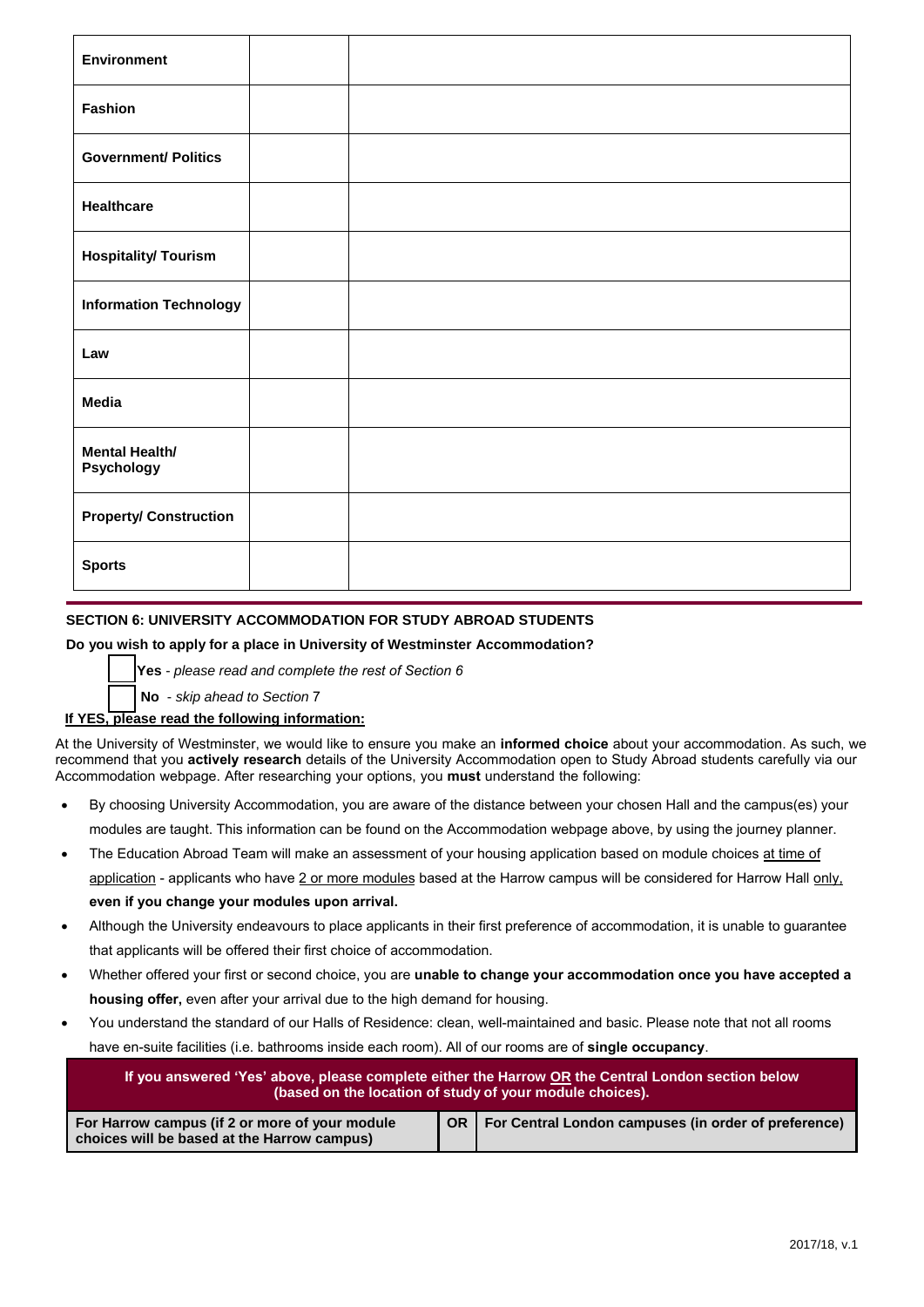|                                                                                                                                                                                                                                                    |  | 2 <sub>nd</sub>                                                                                                                                                                                                                                                                                                                                                                                     | Marylebone Hall        |  |
|----------------------------------------------------------------------------------------------------------------------------------------------------------------------------------------------------------------------------------------------------|--|-----------------------------------------------------------------------------------------------------------------------------------------------------------------------------------------------------------------------------------------------------------------------------------------------------------------------------------------------------------------------------------------------------|------------------------|--|
| <b>Harrow Hall</b>                                                                                                                                                                                                                                 |  | 2nd                                                                                                                                                                                                                                                                                                                                                                                                 | Alexander Fleming Hall |  |
| By choosing Harrow Hall, or more than 2 modules at Harrow upon application, I<br>understand that I cannot change accommodation after accepting a housing offer or<br>upon arrival. I also understand that this Hall is in Travel Zone 4 of London. |  | By choosing University Accommodation, I confirm that I have researched each of my<br>choices, know where each is located in relation to the campuses and understand that I<br>cannot change my accommodation after accepting a housing offer and/or after arrival. I<br>also understand that I may be offered either my first or second choice, and I have the<br>right to accept my housing offer. |                        |  |
| Please provide details below of any requirements (e.g. medical) that you may need in Halls. Please note, we cannot<br>quarantee such requests.                                                                                                     |  |                                                                                                                                                                                                                                                                                                                                                                                                     |                        |  |
|                                                                                                                                                                                                                                                    |  |                                                                                                                                                                                                                                                                                                                                                                                                     |                        |  |
|                                                                                                                                                                                                                                                    |  |                                                                                                                                                                                                                                                                                                                                                                                                     |                        |  |

#### **SECTION 7: PERSONAL STUDY STATEMENT**

You need to enclose 1 personal statement (300-500 words) on a separate sheet of paper stating why you wish to study abroad. This should detail how you will adapt to studying in a different country and education system, how this will enhance your learning, and, if you anticipate any challenges, how you will overcome them.

#### **SECTION 8: IMMIGRATION INFORMATION**

#### **Please read the following information and then answer the questions below.**

If you are a national of an EEA country (European Union plus Iceland, Liechtenstein and Norway) or you are from Switzerland\*, you can enter the UK as a student with a minimum of formality - you do not require entry clearance or a visa.

[\**Swiss nationals should note that there are additional requirements on your entry to the UK and you should be prepared to arrive*  in the UK no later than 1<sup>st</sup> September or 1<sup>st</sup> January of the semester you will study abroad. Further information will be provided *in your acceptance letter*.]

If you are a non-EEA or a non-Swiss national, depending on your programme you will either need to apply for a:

- **Short Term Study Visa**
- (if your programme **is not** longer than six months and your programme **does not** involve an internship)

#### **Tier 4 General Student Visa**

(if your programme **does** involve an internship)

If you qualify for a Tier 4 General Student Visa, you will need a Confirmation of Acceptance of Studies (CAS) number and statement from the University. This will be e-mailed to you from the Education Abroad Team and your acceptance letter will indicate to you when you should expect to receive it. Further guidance is available from the University's Student Advice Service at **www.westminster.ac.uk/visas**

#### **ALL Students, please answer the following questions:**

| Do you intend and are you able to attend all lessons / classes<br>as part of your programme in the UK? | l No<br>IYes                                                                |  |  |
|--------------------------------------------------------------------------------------------------------|-----------------------------------------------------------------------------|--|--|
| Have you ever studied in the UK before?                                                                | Yes - please answer the following questions<br>No - skip ahead to Section 8 |  |  |
| If yes, which visa did you enter on?                                                                   | Short Term Student (Student Visitor)<br>Tier 4<br>Other/N/A                 |  |  |
| Please provide details of your previous UK study (institution,<br>level and course of study)           |                                                                             |  |  |

#### **SECTION 9: FEES AND PAYMENT INFORMATION**

(choose 1) ⃞ I will pay fees directly to my home university or study abroad provider – *skip ahead to Section* 10 I will be paying my own tuition fees - *please read and acknowledge the following information*

If accepted to the University of Westminster Study Abroad programme, applicants are expected to make full tuition fee payment no later than the following deadlines:

15 June – for applicants applying to programmes in September

31 October – for applicants applying to programmes in January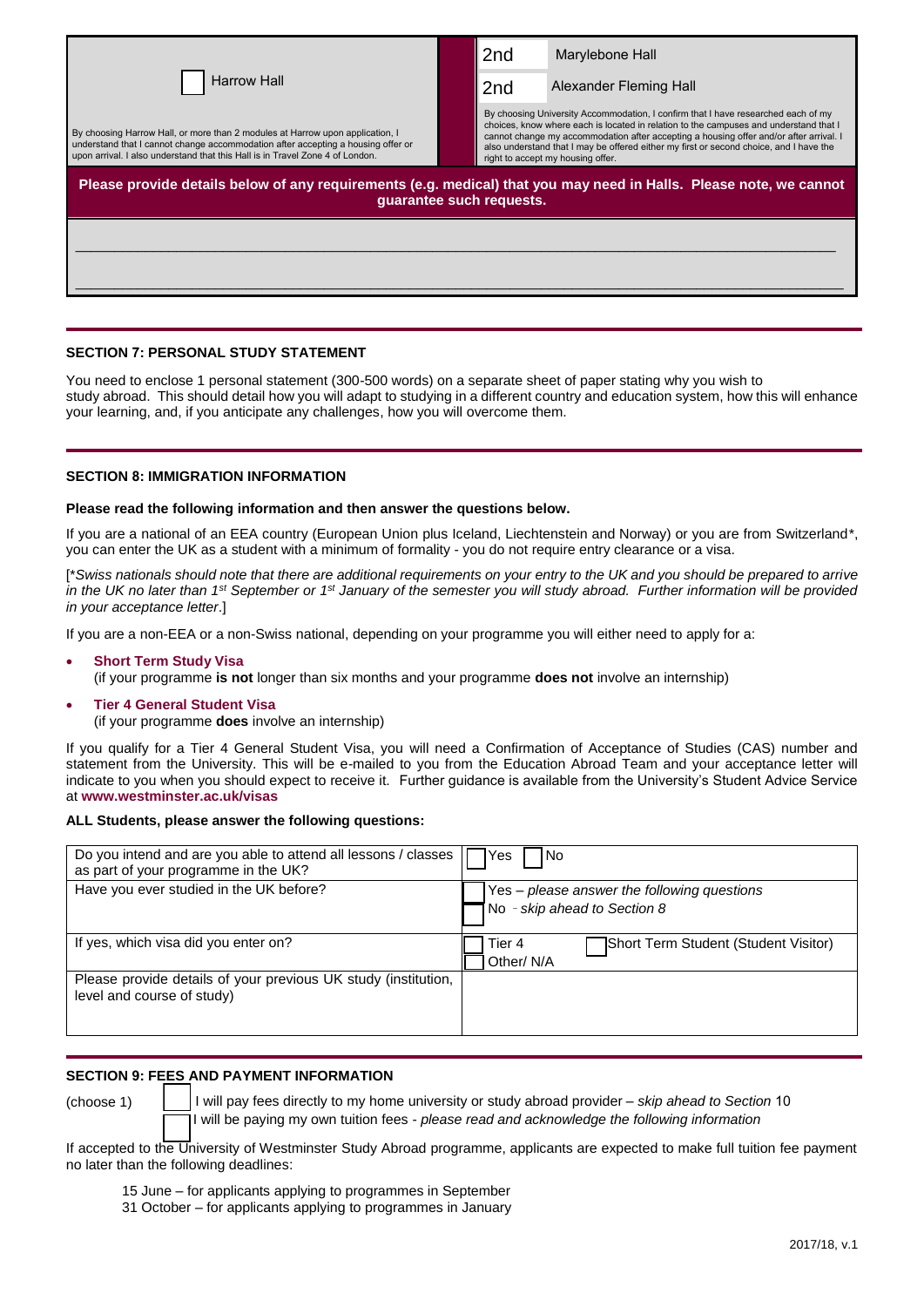If tuition fees payment is not received by this date, the Education Abroad Team will withdraw the offer of a place on the programme.

Applicants have the right to decline their place on the programme prior to these deadlines without financial penalty as per the [Withdrawal Policy.](http://www.westminster.ac.uk/study-abroad-withdrawal-policy)

Note that the application fee detailed below is non-refundable in all instances.

⃞ **By ticking this box you acknowledge the implications of the above and confirm that you are able to meet these payment deadlines if accepted onto the programme.**

*Your confirmed fees and details on how to make payment will be sent by the Education Abroad Team in your acceptance email.*

#### **APPLICATION FEE**

If you are applying directly to us (i.e. not through the international office of one of our partner institutions or a study abroad provider) you are required to pay a non-refundable £200 application fee which is deducted from your final tuition fee invoice. You can make payment either by credit card or by bank transfer.

#### **To pay by credit card**

- 1. Please use the University's online payment system at:<http://store.westminster.ac.uk/>
- 2. Under the Navigation heading on the left hand side of the screen, select **Product Catalogue**, then click on **Education Abroad** and then choose **Study Abroad Application Fee** from the drop-down menu;
- 3. You will then need to click on **Read More** and click on **Add to Basket** button;
- 4. You will be taken to the next page with a questionnaire, and please fill it in accordingly;
- 5. Please note that when filling out your address you may not see the boxes you expect to (as the system is a UK based one). Therefore please fill out your address in accordance with the following guidance:

| <b>Address 1:</b> | Enter your house number e.g. 101                            |
|-------------------|-------------------------------------------------------------|
| <b>Address 2:</b> | Enter the name of your street e.g. New Cavendish Street.    |
| Town/City:        | Enter the town you live in e.g. Madison / Berlin            |
| County/State:     | Enter the state / area you live in e.g. Arizona / Querétaro |
| <b>Post Code:</b> | Enter your postal code/zip code                             |
| <b>Country:</b>   | Select your country from the drop down menu                 |

6. When you have made payment, please include a copy of the payment receipt issued to you via the University's online payment system with your application.

**To pay by bank transfer,** please make payment to the University's bank account in accordance with the following details:

57 Victoria Street **Account Number:** London **Swift/BIC Code:** NWBKGB2L<br>SW1H 0HN **IBAN Number:** GB95NWBK

**Bank Sort Code:** 56-00-33<br>**Account Number:** 48303542

**Bank Name:** National Westminster Bank **Account Name:** University of Westminster<br> **Bank Address:** PO Box 3038 **Bank Sort Code:** 56-00-33 SW1H 0HN **IBAN Number:** GB95NWBK56003348303542

When making payment by bank transfer, please ensure you include a description of the payment by clearly writing **your name** followed by '**Study Abroad Programme Application Fee**' as the description. When you have made payment, please include a copy of the **BACS remittance advice** that you receive from the bank with your application form as proof of payment.

#### **SECTION 9: CHECKLIST & DECLARATION**

**Please check that you have included the following materials with your application, if required:**

| A copy of the application form with ALL required fields completed                                                             | <b>Yes</b>  |                       |
|-------------------------------------------------------------------------------------------------------------------------------|-------------|-----------------------|
| Correctly indicated programme (FY or Semester/ 3 or 4 module)                                                                 | <b>Yes</b>  |                       |
| A personal study statement                                                                                                    | <b>Yes</b>  |                       |
| Your CV, Cover Letter and Candidate Profile - interns only                                                                    | <b>Yes</b>  | Not applicable        |
| An official transcript (if applying directly)                                                                                 | <b>Yes</b>  |                       |
| A copy of the main photograph page from your passport                                                                         | <b>Yes</b>  |                       |
| A passport sized photograph (or email a digital .jpeg file)                                                                   | <b>Yes</b>  |                       |
| A proof of English language ability (if English is not your first language)                                                   | <b>PYes</b> | <b>Not applicable</b> |
| A portfolio of work<br>(if indicated in module catalogue – some Media, Arts and Design and Architecture modules require this) | <b>Yes</b>  | Not applicable        |
| A proof of payment for the £200 application fee<br>(only if applying directly to us)                                          | <b>Yes</b>  | <b>Not applicable</b> |

**Please note that we may be unable to make a decision on your application until all the above items have been received. If you are sending some items separately please indicate when they are likely to arrive. We are also unable to return any original documents.**